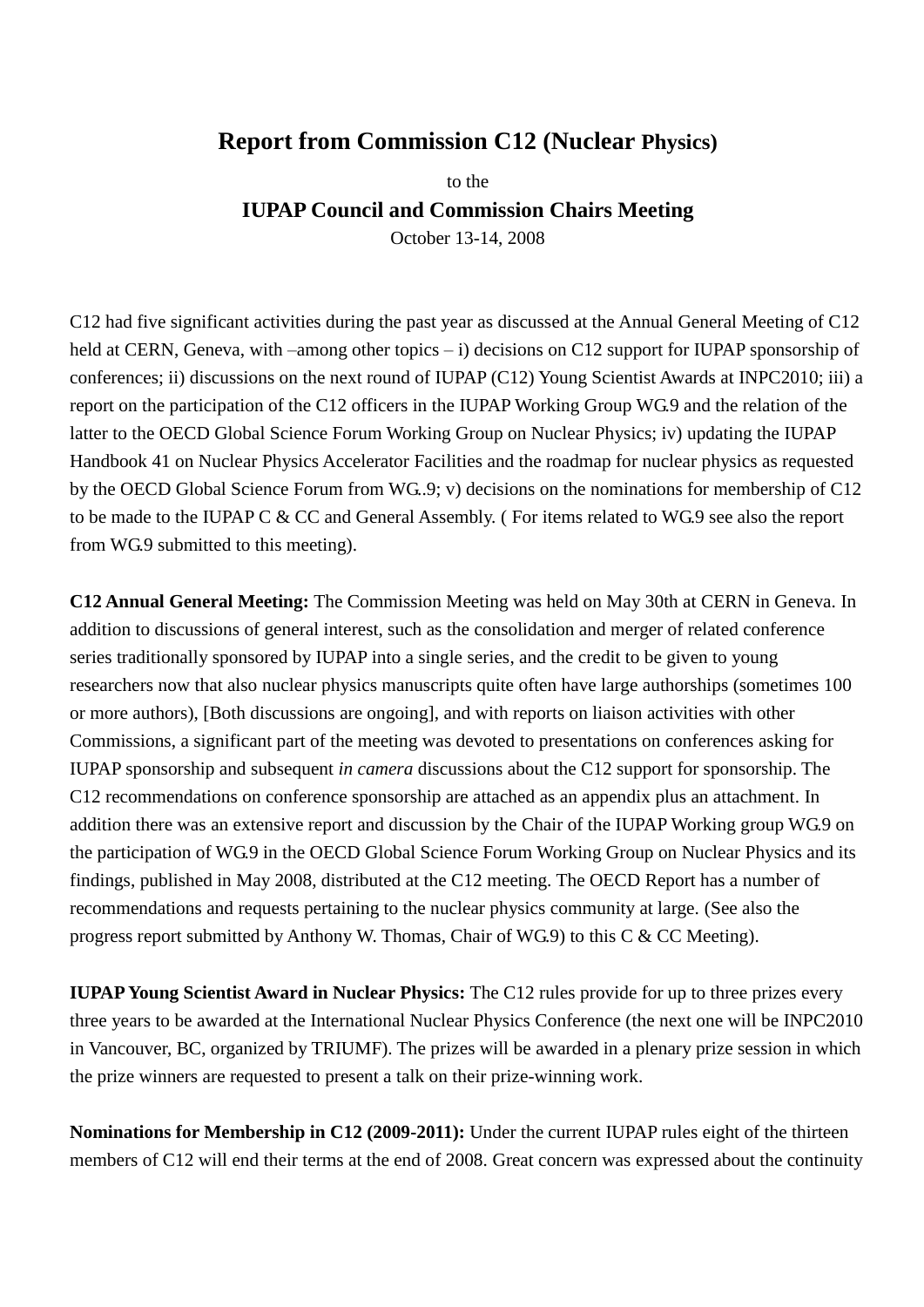of C12 working towards the international cooperation in nuclear physics. For instance together with WG.9 it has initiated the formation of the Nuclear Physics Asian Collaboration Committee (NuPACC) and it is in the process of stimulating the formation of a similar committee for South-America with terms similar as for NuPECC, the Nuclear Physics European Collaboration Committee. In addition there are the significant interactions with WG.9 with both the Chair and Vice-Chair of C12 serving on WG.9. The question of continuity is exacerbated by the fact that both the Chair and Vice-Chair of C12 will end their term in December 2008. A further strong consideration was proper gender representation on C12. After various discussions with the IUPAP Secretariat the following slate of nominees is proposed:

Chair: Dan-Olof Riska [Helsinki, Finland]

Vice-Chair: Hideyuki Sakai [Tokyo, Japan]

Secretary: Jean-Michel Poutissou [TRIUMF, Canada]

Members : Undraa Agvaanluvsan [Center for International Security and Cooperation, Stanford University and National University of Mongolia, Mongolia]

 Constantia Alexandrou [University of Cyprus, Cyprus] Sydney Gales [GANIL/IN2P3, France] Donald F. Geesaman [ANL, USA] Alexei Korsheninnikov [Kurchatov Institute, Russia] Alinka Lepine-Szily [Sao Paulo, Brazil] Wei-Ping Liu [CIAE, China] Giovanni Ricco [INFN-Genua, Italy] Bikash Sinha [VECC, India] Johanna Stachel [Heidelberg, Germany] Pia Thorngren-Engblom [Stockholm, Sweden]

**Appendix**